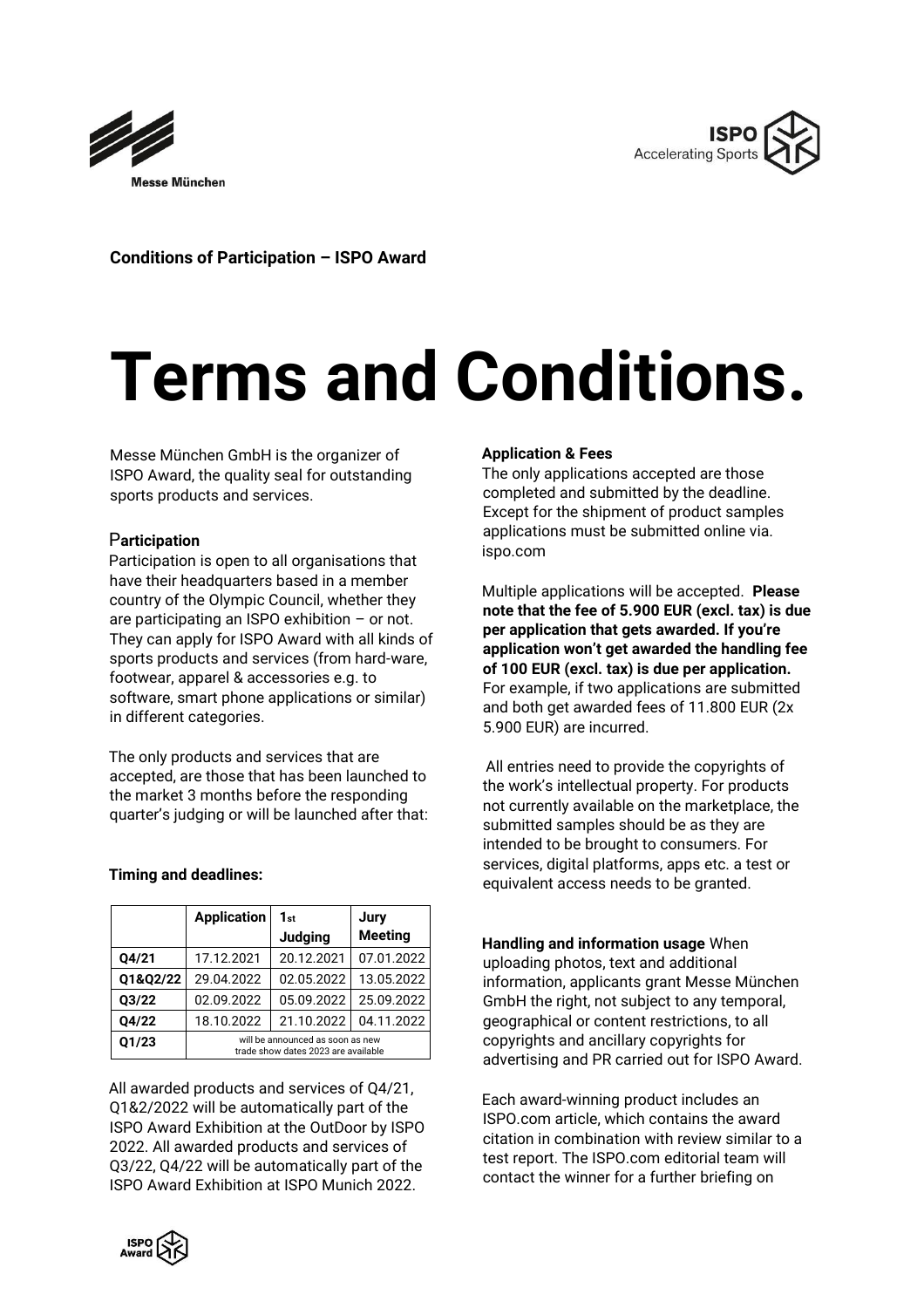content, targeting, etc. The information submitted with the application serves as a basis. The publication date is based on the applicant's request based on the specified blocking period. The applicant will immediately receive the information about his award and may also use it for sell-in and businesstobusiness purposes prior to the publication date. During the application process, additional optional topics such as sustainability, health, women-specific, etc. are requested. If these are completed, the ISPO.com editors will consider the submitted product or service in corresponding special editorial publications on ISPO.com (so-called Editor's Choice and similar). If the awarded product or service does not fit into the planned editorial publication, there is no obligation for the ISPO.com editors to stage them there.

Messe München GmbH reserves the right to sublicense the content mentioned above to third parties if necessary. All applications must be in English. Applications in other languages will not be considered.

Required information for an application are:

− Complete company information

− Complete contact details of the person responsible for the entry and the person

− Logo file(s) (vectorized, ai or eps)

− At least one high-resolution product image for publication in different communication channels (squared, studio recorded photo, white background), resolution at least 2500 x 2500 pix with 300dpi, integrated clip-ping path around the product (shadows, reflexions and elements in the background have to be outside the clip-ping path), permitted file format: JPG, TIFF, EPS, PSD.

− Products/product samples in various sizes, cuts (female/male), colours (upon availability)

Not mandatory but with a probable effect on the jury's decision:

− A short video (max. 1 min. in English, Format: avi, mov, mp4, mpeg, HD 1920 x 1080) explaining the most important features of the product to the jury. – Marketing / advertising material By accepting the terms and conditions on the website during the application process and by submitting the online application via the submit-button, the application is valid, and the fees will be

charged, even if the product sample will not arrive in time.

### **Awards**

Within the Award, there are no other winning categories except for the Public Choice Award. Should the applicant have additionally agreed to participate in the Public Choice procedure, they will be elected by the ISPO Collaborators Club at the corresponding following trade fair (ISPO Munich or OutDoor by ISPO). The election and determination of the winner of this additional award will take place during the trade fair by the participants of the voting procedure. The announcement will be made publicly (if possible) and winners of the Public Choice Award will not be communicated in advance. Receiving a Public Choice Award does not entitle the winner to receive further communication services, but to receive the corresponding award, layouts, trophy and certificate for their own communication purposes.

### **Benefits**

ISPO Award is closely linked to the online magazine ISPO.com and thus combines the quality seal with extensive communication services as well as the usual trade show presence:

| <b>Benefit</b>                                                                                                                   | Winner      | <b>Nominee</b>                                                                                |
|----------------------------------------------------------------------------------------------------------------------------------|-------------|-----------------------------------------------------------------------------------------------|
| Award Label                                                                                                                      | x           |                                                                                               |
| Receiving the<br>award in an<br><b>ISPO com Native</b><br>Article with review<br>report (similar to<br>test report)<br>GER/EN/FR | x           | As Native<br>Advertising without<br>Award (only on<br>request, for a fee)                     |
| <b>ISPO Award</b><br>Exhibition                                                                                                  | $\mathbf x$ | In the context of the<br><b>Native Advertising</b><br>article (only on<br>request, for a fee) |
| <b>ISPO Award</b><br><b>Magazine Feature</b><br>(distributed to<br>visitors of ISPO<br>Munich and<br>OutDoor by ISPO)            | x           | Representation as<br>nominee (only on<br>request, for a fee)                                  |
| Trophy/Certificate                                                                                                               | X           |                                                                                               |
| Hangtags or<br><b>Product Sticker</b><br>(Layout only)                                                                           | x           |                                                                                               |

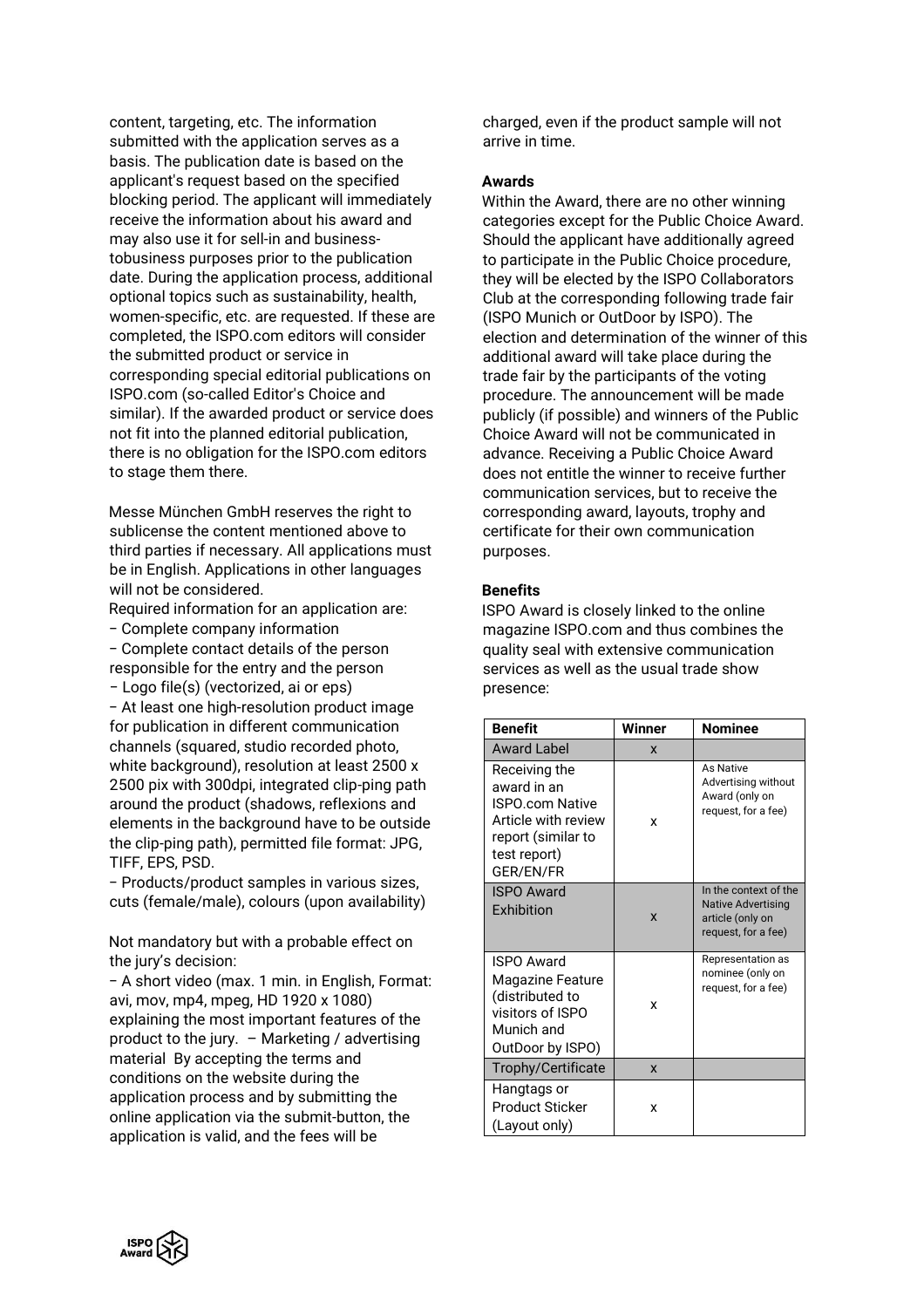| Participation in<br>the Public Choice<br>Award<br>(at ISPO Munich or | Additional<br>win of the<br>Public<br>Choice |  |
|----------------------------------------------------------------------|----------------------------------------------|--|
| OutDoor by                                                           | Award if                                     |  |
| ISPO)                                                                | voted for                                    |  |
| PR measures                                                          |                                              |  |
| (press release,                                                      | x                                            |  |
| etc.)                                                                |                                              |  |
| Consideration for                                                    |                                              |  |
| editorial specials                                                   |                                              |  |
| (Editor's Choice,                                                    | X                                            |  |
| Buyer's Guide,                                                       |                                              |  |
| etc.)                                                                |                                              |  |

# **Participation fees**

| Handling fee p. application                                      | 100 EUR excl. tax      |
|------------------------------------------------------------------|------------------------|
| Contribution fee in case of<br>getting awarded p.<br>application | 5.900 EUR excl.<br>tax |

All of the mentioned fees are net amounts excl. VAT. The Messe München GmbH is the contract partner for all applications of ISPO Award.

The fees will be charged after each Jury Meeting on to the application or billing address provided in the online application. For changing the billing address after the final deadline, a handling fee of 50,00 Euro will be charged.

### **Jury**

The decisions of the jury are not subject to appeal. The criteria for the product judging as well as the judging mode of ISPO Award 2021 can be find on our website: ispo.com/en/award

The jury meeting will be held in different locations and exist of selected "Consumer Experts" from ISPO Collaborators Club and independent editors of ISPO.com. The judges commit to confidentiality on all entries until the official announcement of each entry. The number of announced Winners is up to the jury and depends of a strict and objective assessment procedure.

The submitted products will be used by the jury to make an assessment that will lead to correct results int the competition. Therefore, the entered products may show signs of wear/ use or be damaged during testing. Messe München is not liable for damage to the products.

**Exclusion from the award competition** The Messe München GmbH can exclude entries from the competition at any time or deny awardees their price if the product harms rights of others (for example: plagiarism, unauthorised copies, forgery). There will be no re-fund of the participation fee or other costs incurred by the participant if an entry or awardee is excluded from the award competition.

# **Shipping of material**

Shipping is only required when you get notified that your product passed the first judging that serves as a pre-assessment of all applications. Applications that passed will get notified immediately to send in the corresponding product. Participants are responsible for shipment and insurance costs. The submitted product sample(s) must be insured over the entire course of the application, from the time of shipment to the time of return.

Messe München GmbH is not responsible for any damage or loss of submitted products or documents. Submitted products will only be considered if they are received by the deadline. Please ensure that taxes and custom duties for all sub-missions are paid in advance and that packaging is reusable for returning the product. A return delivery slip must be in the package for the product return. Participants are responsible for all import and export customs fees. In case of any unpaid fees falling upon Messe München GmbH, the applicant is obligated to reimburse all such unpaid fees of Messe München GmbH.

The product return will be handled after each jury meeting. The return shipping of nonwinning products will be organized within 2 months after each jury meeting. The return of winning products will be organized after ISPO Munich or OutDoor by ISPO within 2 months.

Standard return shipping within European Union is covered by the mandatory handling fee. Charges that exceed the cost of shipping outside the European Union, for special shipping (bulky or similar or necessary insurance will be charged additionally and without further notice.

If products are not returned or cannot be delivered for various reasons (shipping returns), the submitter will be informed once at the